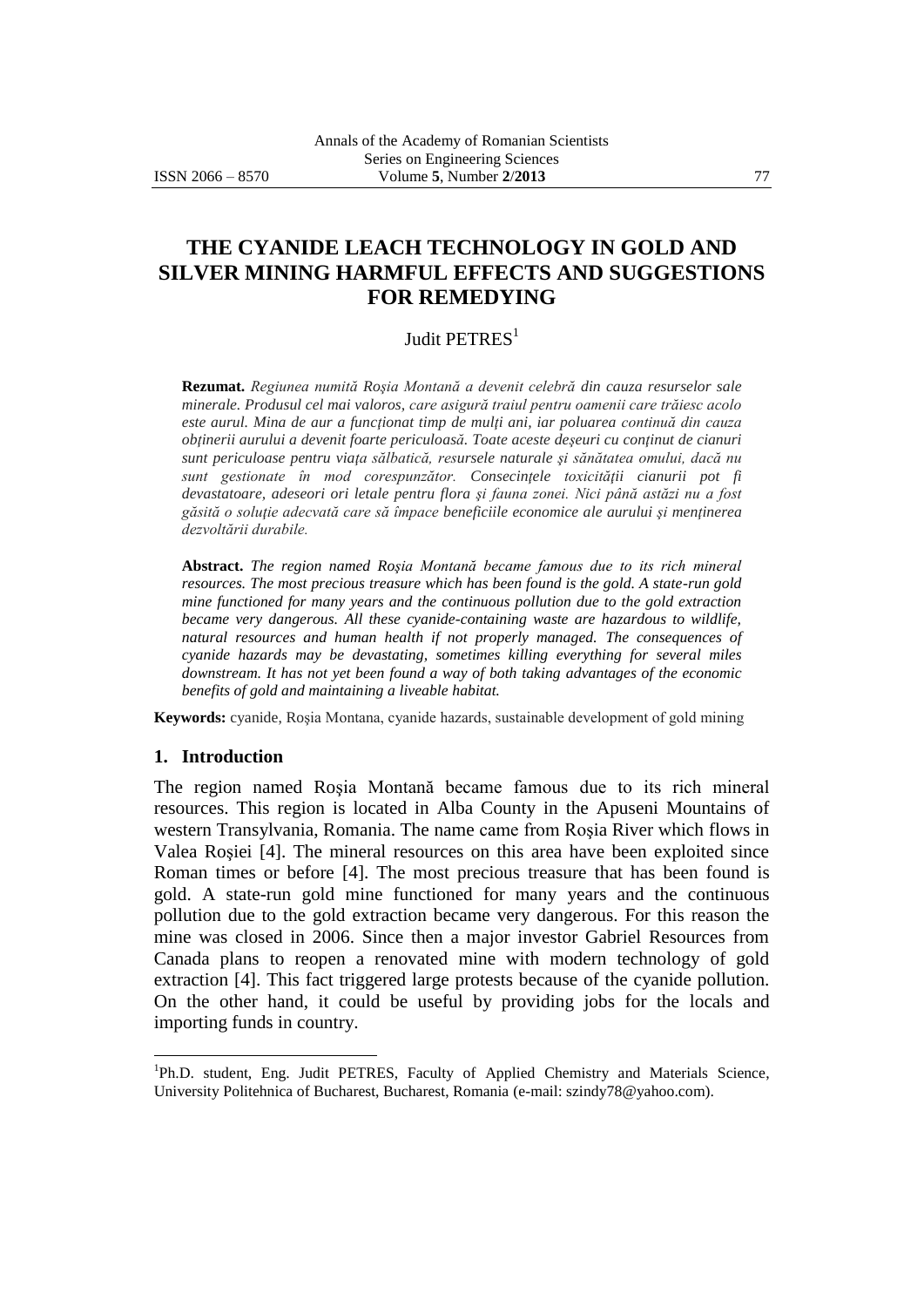78 Judit **Petres**

The Romanian Government announced its recognition of the economic benefits of the mining operation, but it also continues to review the environmental impact assessment. The corporation is planning to use a large part of the town and its surroundings in order to gain access to the mine, which is the largest gold deposit in Europe. More than 2000 people must live their heritage; many of them have already resettled in big cities [7]. The investors plan to produce 225 t of gold and 819 t of silver in over 17 years. The project will cost \$638m [8], and up to 250 million tonnes of tailings will be stored in a 363 ha pond. The project would inject \$4 billion into the Romanian economy, and would provide about 2000 jobs [8]. It seems that the project will be accepted in 2013. For this reasons in this paper are discussed a summarized facts about this topic.

## **2. Gold cyanidation processes**

Gold cyanidation is an industrial technique for extracting gold from ores using cyanide-as sodium or potassium salts to convert the gold to a water soluble coordination complex. It is the most commonly used process for gold extraction [9]. The chemical reaction for the dissolution of gold reported by Hiskey (1984), Gasparrini (1993), Korte and Coulston (1998), follows [2]:

$$
2Au + 4NaCN + O2 + 2H2O \rightarrow 2NaAu(CN)2 + 2NaOH + H2O2
$$
 (1)

$$
2Au + 4NaCN + H_2O_2 \rightarrow 2NaAu(CN)_2 + 2NaOH
$$
 (2)

The ores are crushed using grinding machinery. Depending on the ore, it is sometimes further concentrated by centrifugal or gravity concentration. The pellets are diluted with strongly alkaline water which pH value is over 10. The alkaline ores can be combined with a solution of sodium-cyanide or potassium cyanide, and sometimes calcium cyanide is also used, which leads to higher costs effective [2]. There are several operations that prevent the creation of toxic hydrogen cyanide. For example, calcium-hydroxide or sodium-hydroxide is added to the extracting solution to ensure that the acidity during cyanidation is maintained over pH 10.5 [2]. Addition of pure oxygen or air accelerates the leaching rate. It must be ensured the high level of dissolved oxygen in the mixtures, because it is consumed during cyanidation. Air or oxygen gas can be purged through the pulp to maximize the dissolved oxygen concentration. Oxygen can also be added by dosing the pulp with hydrogen peroxide solution [2].

#### **3. Effect on the environment**

In 90% of gold production the gold cyanidation is used despite the toxic nature of the cyanide. Eisler et al. (1999) and Fields (2001) reported that about 100 million kg cyanide (CN) is consumed annually in North America, of which 80% is used in gold mining. In Canada, more than 90% of the mined gold is extracted from ores with the cyanidation process [2].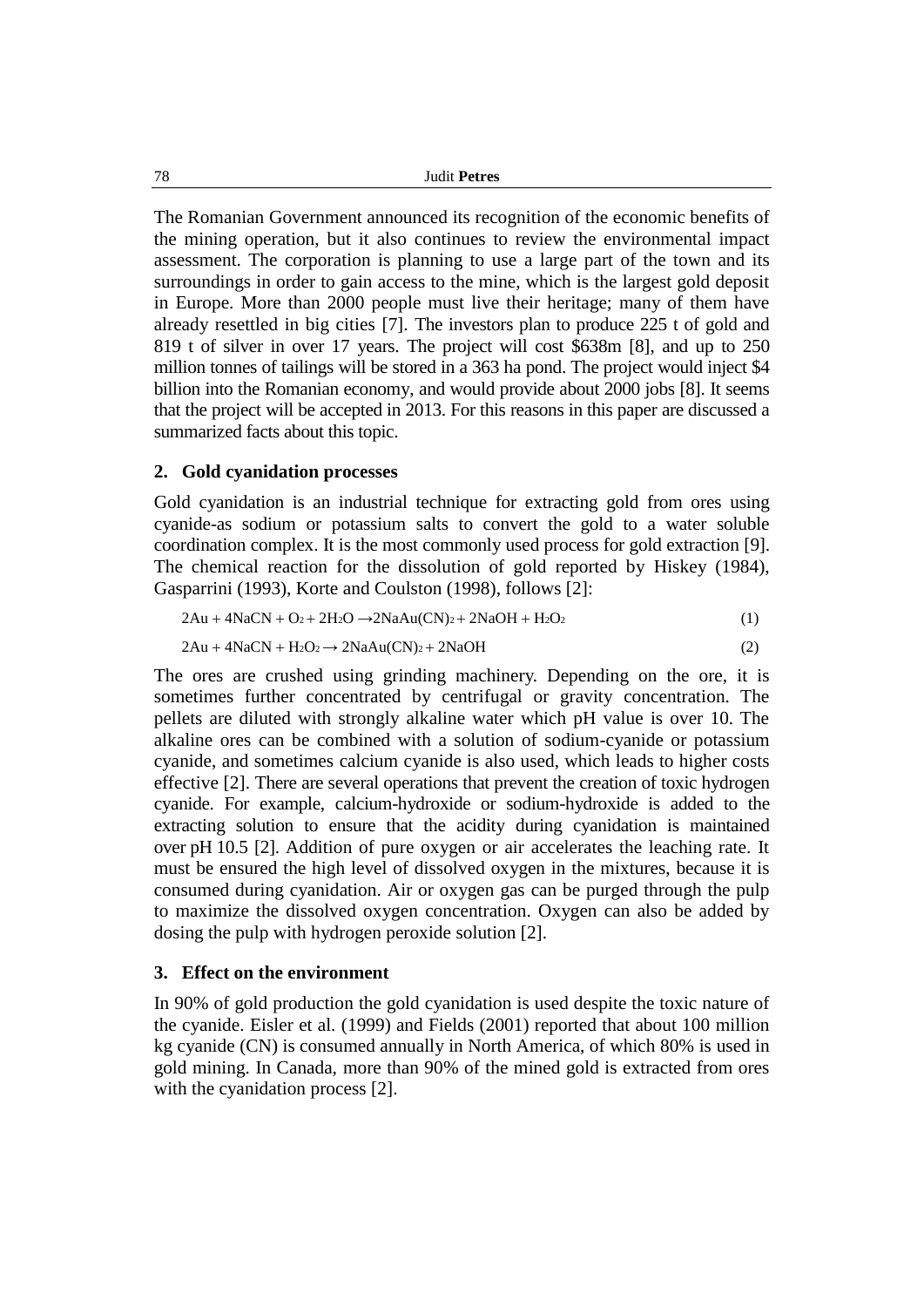The cyanide extraction of gold requires millions of litres of alkaline water and several hundred hectares for heap leaching. The mixtures in tailing ponds contain high concentrations of potentially toxic sodium cyanide (NaCN), free cyanide, and metal-cyanide complexes. During the process may be released other contaminants like nitrogen compounds, lead, cadmium, copper, arsenic and mercury. A large amount of hydrogen-cyanide escapes in atmosphere. Although aqueous solutions of cyanide degrade rapidly in sunlight, the less-toxic products, such as cyanates and thiocyanates, may persist for some years [2]. All these cyanide-containing waste are hazardous to wildlife, natural resources and human health if not properly managed. The consequences of cyanide hazards may be devastating, sometimes killing everything for several miles downstream [2]. The cyanide intoxication in human organism manifests at the intracellular tissue level. The oxygen is not absorbed on passage through tissue. Cyanide inhibits the cytochrome oxidase causing a cytotoxic hypoxia. It is toxic to a number of enzyme systems. The main target enzyme is cytochrome C oxidase, the terminal oxidase of the respiratory chain and involves interaction with the ferric ion of cytochrome  $a_3$ . [1].

# **4. Cyanide Hazards**

"Fish killed from accidental discharges of cyanide gold mining wastes are common. In Colorado, overflows of 760,000 L NaCN-contaminated water from storage ponds into natural waterways killed all aquatic life along 28 km of the Alamosa River (Alberswerth et al. 1989). In August 1995, in Guyana, South America, a dam failed with the release of more than  $3.3 \times 10^9$  L cyanide-containing gold mine wastes into the Essequibo River, the nation's primary waterway, killing fishes for about 80 km, and contaminating drinking and irrigation water (Da Rosa and Lyon 1997)" [2]. The cyanide containing wastewater is also dangerous for birds. Da Rosa and Lyon (1997) reported that between 1983 and 1992, at least 1018 birds representing 47 species were killed when they drank cyanide-poisoned water from heap leach solution ponds at a gold mine in South Dakota. The consequences of the accident at Baia Mare in 2000 and uncontrolled mining, are the toxic components increment in environment like, 110 times the legal limit of zinc; 70 times the legal limit of cadmium; and 3.4 times the legal limit of arsenic [5]. In the Someş River below Baia Mare, the plankton returned to 60% of normal within 16 days of the spill [10]. There is also considerable chronic pollution of local rivers, such as the Roşia and Abrudel streams that flow into the main Arieş River. Soils within historic mining areas cannot be used for agricultural purpose. [2, 4]. About 62% of families interviewed in Roşia Montană had one or more members who sought medical attention for serious illnesses in the past year. Possible causes of health problems could include occupational hazards (particularly mining), fatty diet, stress and alcoholism. The occupational hazards can be the absence of proper security clothing, lack of information regarding the toxic components, poor conditions and so on [4].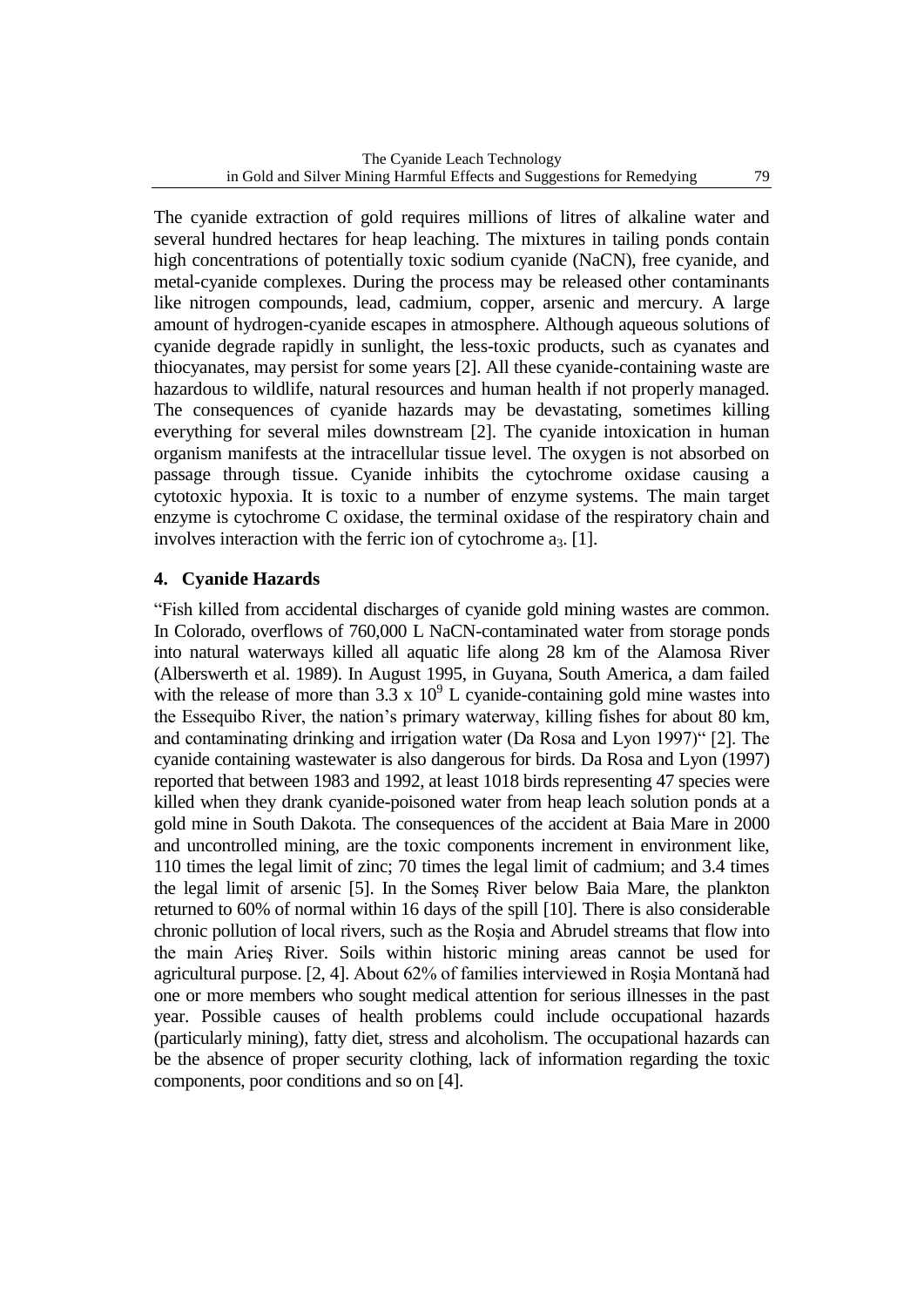#### **5. Effect on the local economy**

Currently the main source of income in Roşia Montană is mining, accounting for over 90% of the income. Mining activities contribute significantly to government's funds via taxes, and to the local communities funds via supplies and services [4]. Poverty currently affects over 50% of the people in the region. The number of schoolchildren declines, homes are being sold, health risks and impacts are high, and some 50% of the population already receives pensions or social aid. The transport logistics and infrastructure are extremely undeveloped. The polluted and less impressive location is not attractive to investors. Therefore, it has to be invested major funds for the development of Roşia Montană in order to make it attractive for the investors.

## **6. Cyanide remediation processes**

Cyanide is a singly-charged anion containing unimolar amounts of carbon and nitrogen atoms triply-bonded together: C≡N- or CN-. It is a strong ligand, capable of complexing at low concentrations with metals. Free cyanide refers to the most toxic forms of cyanide: cyanide anion and hydrogen cyanide. [3]. All cyanide species are considered to be acute hazardous materials. The mean lethal dose to the human adult is between 50 mg/L and 200 mg/L [2]. Wasted streams originating in the gold extraction get into soil and plants absorb them. This process is followed by pollution of the whole environment. Various attempts were made to reduce the serious damage. It may be used physical processes like adsorption, oxidation and complexation. These processes can be accomplished with dilution, using membranes, electrowinning, hydrolysis and distillation. These applications are less efficient, but in most cases the products are reactivated and recycled for further use [3]. Several chemical procedures are also used for reduce or eliminate the toxic residues. The most popular method is the application of oxidants, like oxygen, ozone, hydrogen peroxide, hypochlorite. The products of this reaction are less hazardous, but the cyanide cannot be recycled. For example, the Degussa process shows that hydrogen peroxide reacts with cyanide to produce cyanate and, when added in excess, nitrite, carbonate or nitrate forms [3]. These reduce the concentrations of cyanide compounds, but do not completely eliminate them. Most of the remediation processes need further treatments. Some processes reduce the toxicity level below the imposed value limits, but they are costly. Such processes are photolytic ozonation, electrodialysis, and reverse osmosis [3].

## **7. Conclusions and recommendations for sustainable development for Roşia Montană mining**

Sustainable development, in which the needs of future generations are not compromised by the activities of today [4]. Roşia Montană has considerable social, environmental and economic problems. Being a disadvantaged zone, it requires substantial coordinated effort by all stakeholders to address these problems for social, environmental, economic and investment aspects.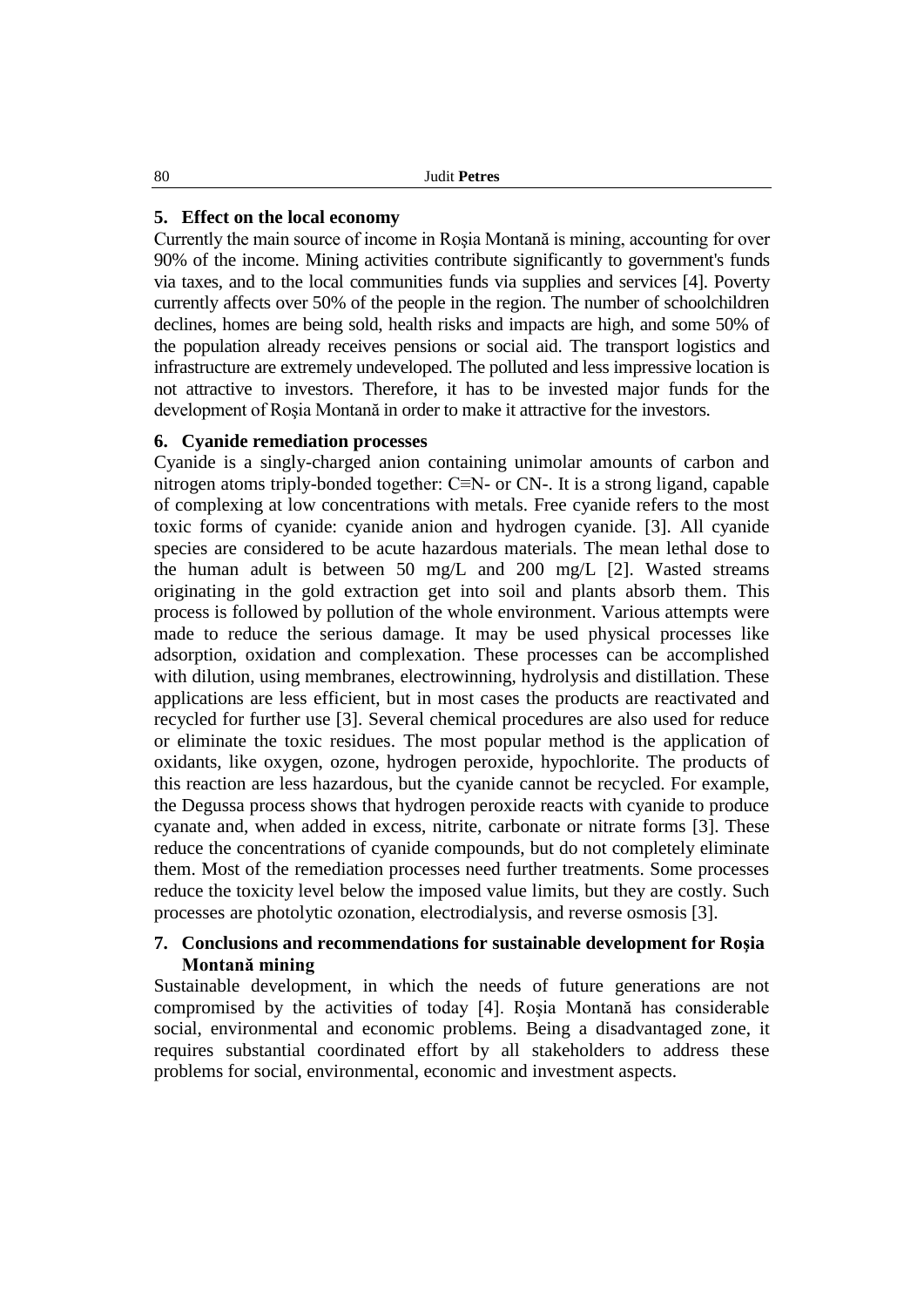Since 2008, The European Union has allowed no more than 10 parts per million (PPM) of cyanide at mining operations. According to the investors announcement the Roşia Montana cyanide levels will be between 5-7 PPM. They plan the recycling of the cyanide substances almost completely. The rest of the residuals will be detoxified. The detoxification technology is not specified in their project. After the detoxification process, the remaining water will be discharged into a tailings dam, which will be 188 meters high and nearly 600 meter [11]. It has to be taken into account that the collected contaminated mixture is a danger for the fauna, especially for the birds.

In U.S. such tailing dam was built also to protect wildlife, and for that various techniques were used including cyanide recovery, cyanide destruction, physical barriers, hazing, and establishment of decoy ponds. Strurgess et. al (1989) reported that the owners had to pay penalties for each dead bird. Under existing legislation 92% survival was considered.

Cyanide concentrations in the water (160–207 mg/L) were reduced at one Nevada site using naturally detoxified recycled tailings water. Lowering the cyanide concentrations in tailings ponds with hydrogen peroxide has been successful at a few mines in Nevada [3].

In South Dakeota the mine owners developed a technology to reduce cyanide and heavy metals by 95%–98%. In the process, cyanide was degraded to carbon and nitrogen; ammonia to nitrate; and heavy metals removed by adsorption or absorption [3].

In a decreasing order of economic efficiency, the common processes for recovering the solubilized gold from solution are: carbon addition to the pulp and/or electrowinning.

From the human health perspective, the reduction of diseases requires information, awareness and a concerted effort to reduce the incidences of smoking as well as the risk posed by the other categories, to ensure that modern medical services are available. There are expected to be significant numbers of mostly male job seekers entering the area. It is important the health awareness, which will be developed with topics: individual hygiene, reproductive health, amongst other issues. [4].

The Gabriel Company plans to build a best practice modern mine and realization of highest environmental standards. The environmental sustainability topic shows four main areas of objectives: landscaping and forestry, water, tailings dam safety and noise and vibrations. Planting of 1000 hectares of forestry to replace 255 hectares to be deforested, the wasted areas will be rehabilitated and re-vegetated. It will monitor the level of noise continuously and will respect the relevant